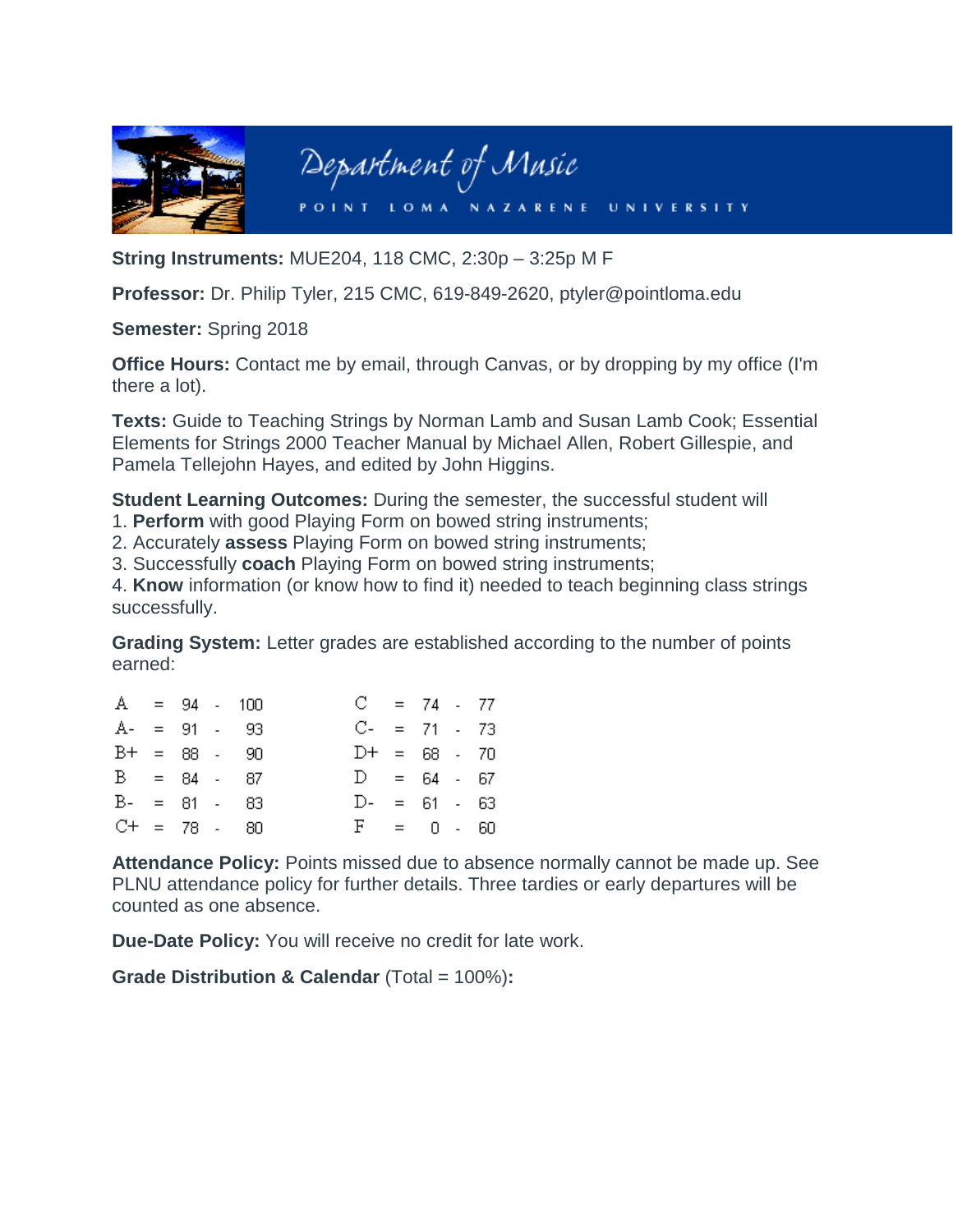

The table on the [home page](https://canvas.pointloma.edu/courses/37167/pages/front-page) shows how each increment of your grade is earned.

## **Earning Your Grade:**

**Participation:** 1) arrive punctually with all necessary equipment and materials; 2) enter wholeheartedly into class activities; and 3) continue doing so for the duration of the class.

**Quizzes:** Three quizzes/exams will be administered during class using Canvas on the dates indicated in the Course Calendar.

**Mid-term exam:** The open-book mid-term exam will be administered during class using Canvas on the date indicated in the Course Calendar.

**Final exam:** The open-book final exam will be administered using Canvas from 1:30 p.m. to 4:00 p.m. on the date indicated in the Course Calendar.

**Playing Form Instructional Video Group Project:** The culmination of this four-stage project will be an instructional video on an aspect of playing form.

**Playing Form Performing and Coaching:** Students will be paired up as a coach and a performer. Passages will be selected from currently studied literature. To facilitate assessment, the coach will video-record the performer. The performer will upload the video to YouTube (only those with the link may view) and submit the link in Canvas. The coach and the performer will receive the same grade for these assignments.